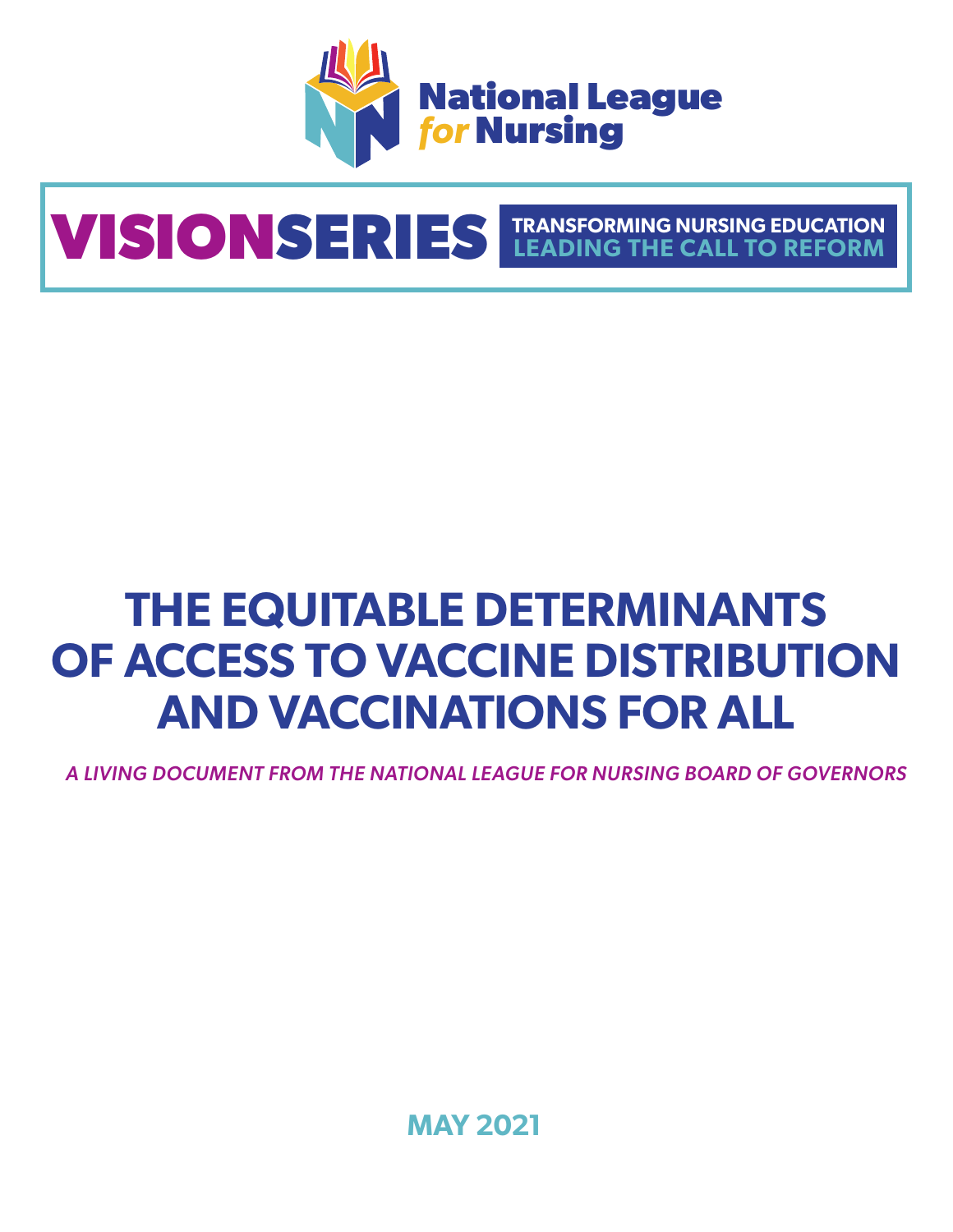# **THE EQUITABLE DETERMINANTS OF ACCESS TO VACCINE DISTRIBUTION AND VACCINATIONS FOR ALL**

#### *A LIVING DOCUMENT FROM THE NATIONAL LEAGUE FOR NURSING BOARD OF GOVERNORS*

## **MISSION**

Promote excellence in nursing education to build a strong and diverse nursing workforce to advance the health of the nation and the global community.

# **CORE VALUES**

Caring, Integrity, Diversity, Excellence

## **INTRODUCTION**

Based on our Core Values – caring, integrity, diversity, and excellence – we, the National League for Nursing, in keeping with our mission to promote excellence in nursing education … to advance the health of the nation and the global community (www.nln.org), and in collaboration with our professional colleagues, civic leaders, and fellow citizens, embrace our moral responsibility for assuring human dignity, protecting freedom of choice, and promoting human flourishing in caring for all persons. We call for the equitable distribution and administration of all vaccines, including the COVID-19 vaccines, to every person regardless of age, color, creed, gender, ethnicity, health status, disability, financial need, documented citizenship, immigrant status, and geographical location. This statement has implications for communicable diseases, future pandemics, and disasters.

Many intersecting social, cultural, legal, and historical factors shaped the landscape and ultimate launch of the COVID-19 vaccine. In the Consensus Study Report, Framework for Equitable Allocation of COVID-19 Vaccine, written by the National Academy of Medicine (Kahn et al., 2020), a salient point was made that that while all individuals have equal worth, all individuals do not have equal risk, nor do they pose equal risk to others, and clarity and respect are needed.

The challenges caused by assumptions, the belief that treating everyone the same is treating everyone fairly, systemic racism, culturally insensitive communication plans, the history of this country and its allocation of resources. and most of all, lack of respect for the impact of social determinants of health (SDOH), prevent many people from accessing vaccines. These issues have led to more than 500,000 COVID-19 deaths so far in the United States (Centers for Disease Control and Prevention [CDC], 2021; Worldometers, 2021). Community-and people-centered considerations pave the way forward. The starting point to making vaccine access a reality is to examine more closely the determinants that will lead to getting vaccines to all members of humanity with the goal of protecting life, liberty, and the pursuit of happiness.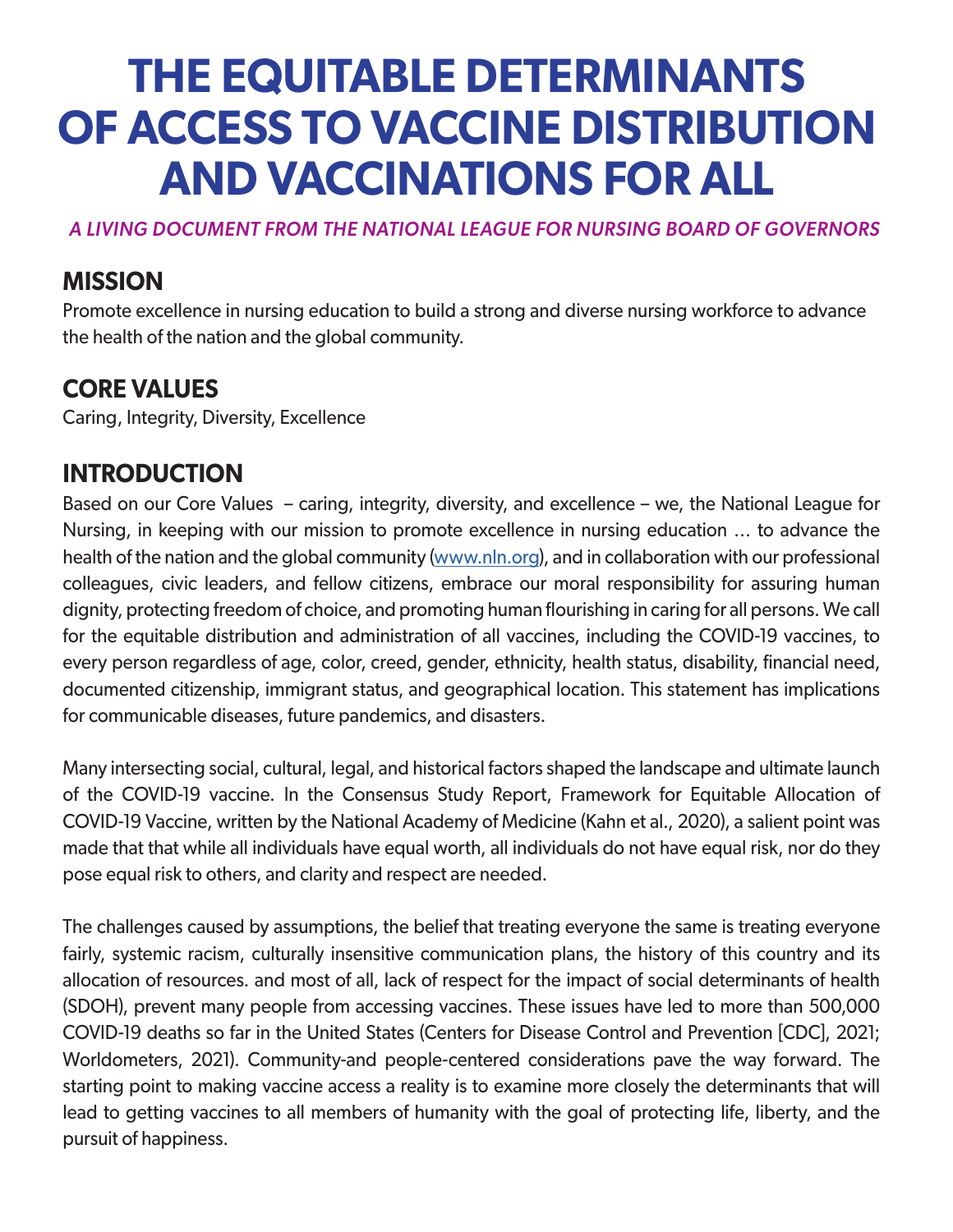# **STRUCTURAL DETERMINANTS OF HEALTH, SOCIAL DETERMINANTS OF HEALTH AND STRUCTURAL RACISM**

Social determinants of health (SDOH), informed by structural determinants of health, control the amount of access and equity to health care that individuals and communities receive. Too often, structural racism and racist policies determine the allocation of resources, resulting in unequal distribution, inadequate funding for administration and education, insufficient support, and harmful exclusion for communities of color. SDOH include economic stability, education access and quality, health care access quality, neighborhood and environment, and social and community context (Healthy People, 2030). Structural racism and structural determinants of health, as well as antiracist policies, must be addressed to close the gap in disparities in health care and pave the path for improved population health of the future.

While the proportion of Americans who will receive the vaccine is projected to increase, a sizable number of Americans lack vaccine confidence. Conditions of mistrust, inadequate access to health care, and systemic and structural racism preexist. File and Mohanty (2021), reporting on research conducted by the CDC and US Census Bureau, state that only 26 percent of respondents would likely receive a COVID-19 vaccination, and 24 percent of respondents would probably not or definitely would not receive a vaccination. People of color are more reluctant to obtain the COVID-19 vaccine although an increased incidence and mortality rates among Black and Latinx communities exist. In a recent survey conducted by the Kaiser Family Foundation, Artiga & Kates (2020) stated that Black people were reported to be less likely than any other group to say they would not get the coronavirus vaccine, even if it were free and established to be safe by scientists. The respondents cited safety and mistrust as contributing factors.

Research on social structures, such as social determinants of health and structural racism, and implicit bias training across the board are critical to counter the effects of mistrust and disinformation that influence vaccination decision-making and understanding who will be unlikely to exercise mitigation behaviors, such as social distancing, hand hygiene, and mask-wearing, that can alleviate the disease burden among those who identify as people of color. The COVID-19 pandemic has illuminated the need for research on the impact of social structures on vaccination decision-making and health-promoting behaviors to mitigate COVID-19 disease burden and health disparities. In addition to research focused on operations management for massive distribution of health care services and vaccination decision-making, a need for nurses is evident. Nurses must contribute to public health research that influences population-level behaviors. This will include use of emerging methods to triangulate unconventional source data (e.g., geospatial data, digital proximity tracking, social media activity, and app-based restaurant reservations). Conventional epidemiologic methods of surveillance inform the implementation of broad-scale or community-level interventions, as well as health policy.

All these challenges and health disparities that must be overcome during the COVID-19 vaccine distribution call attention to long-standing inequities that pervade the health care system and society at large. These disparities are indicative of underlying social issues that have roots in our nation's public health history. Many policies and practices have origins from slavery in the US and are often known as the structural racism. They include legal and illegal segregation and disenfranchisement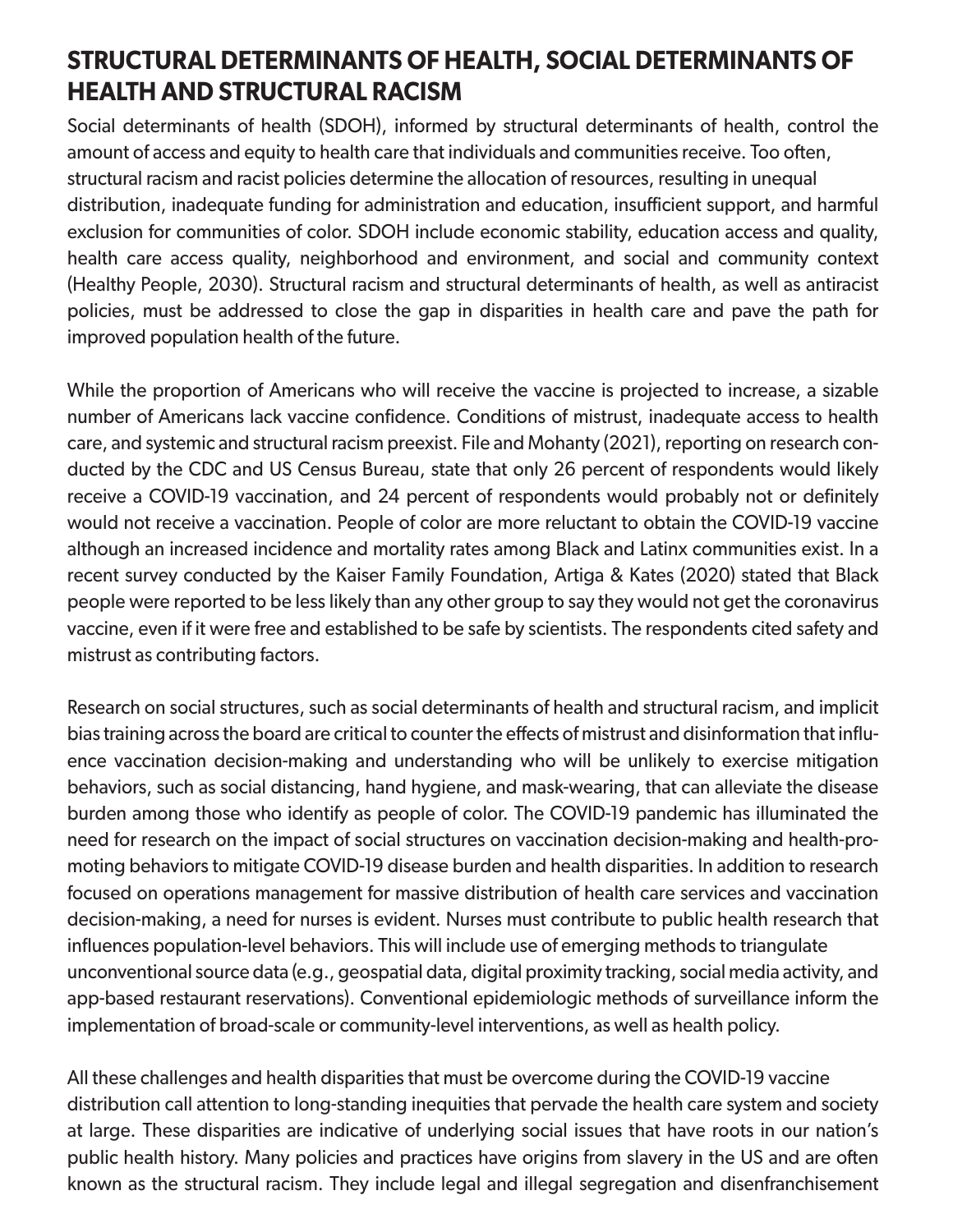laws, known as "Jim Crow" practices; limited access or refusal of the use of the GI Bill; the use of redlining, an illegal discriminatory practice to prevent or limit homeownership in geographic areas; and an increase in mass incarcerations (Crear-Perry et al., 2020). Additionally, mistrust of medical care is long rooted, with past research founded in poor ethical principles such as those used in the Tuskegee experiment in which Black males unknowingly participated in a syphilis study without being treated or informed that they had the disease. These unfair and unethical practices continue to influence acceptance and decision-making to choose vaccination in our current society.

# **BARRIERS TO ACCESS**

Health equity for a diverse nation requires health care providers who can respond to patients with cultural sensitivity, which ultimately impacts health outcomes. To instill trust in the health care system, all health care providers are responsible for demonstrating empathy and understanding toward the historical roots surrounding vaccine hesitancy. Failure to demonstrate an understanding of the many systemic racial barriers within health care will further alienate and deepen concerns with vaccine administration. Providers must evaluate how inequities are perpetuated. These include insurance plans accepted, quality of care provided, and diversity of the health care workforce. With the increasing diversity of the nation, there is a societal responsibility as well as an expectation of health care providers to deliver culturally appropriate, high-quality, person-centered care. Understanding the barriers, underlying issues, and behavioral determinants that influence vaccination acceptance is critical to a successful COVID-19 vaccine program.

#### *Health Insurance*

Individuals who are underinsured or uninsured have less access to care and are also more likely to go without the vaccine (Artiga & Kates, 2020). The uninsured rate is 20 percent among the nonelderly Latinx community and 11.4 percent in the nonelderly Black community (Artiga & Kates, 2020). As a result, millions of uninsured individuals are likely not to have a medical home to access health care or a provider to help them make an informed decision about vaccinations.

A lack of access to health insurance and the presence of economic hardship during the pandemic also pose a threat to noncitizen immigrants who have lost their jobs; are not eligible for economic relief and services; and even when eligible for assistance, may be reluctant to access services due to fear of immigration-related consequences. Increased risk exposure includes living in multigenerational households or larger households with extended family or even nonfamily members, making social distancing difficult. Thirty-three percent (33%) of noncitizen immigrants live in households with more than four people compared to 21 percent of citizens (Artiga & Rae, 2020). Regardless of citizenship status, living situations that place individuals and others at increased risk of communicable disease exposure should be assessed and prioritized for vaccine distribution.

### *Technology*

Technology not only enhances communication between necessary entities, but also poses significant navigation challenges for many and can add to vaccine access barriers regardless of race, ethnicity, gender, economic status, and geographical location. According to the Pew Research Center (2021), access to home broadband service is less likely for racial-ethnic minorities (Hispanic 65% and Black 71% compared to 80% White) and decreases according to number of years of education (59% with high school or less compared to 80% with some college and 94% of college graduates). Complex registration processes that are mostly internet-based limit access to pathways to the vaccine. Both public health departments and retail pharmacies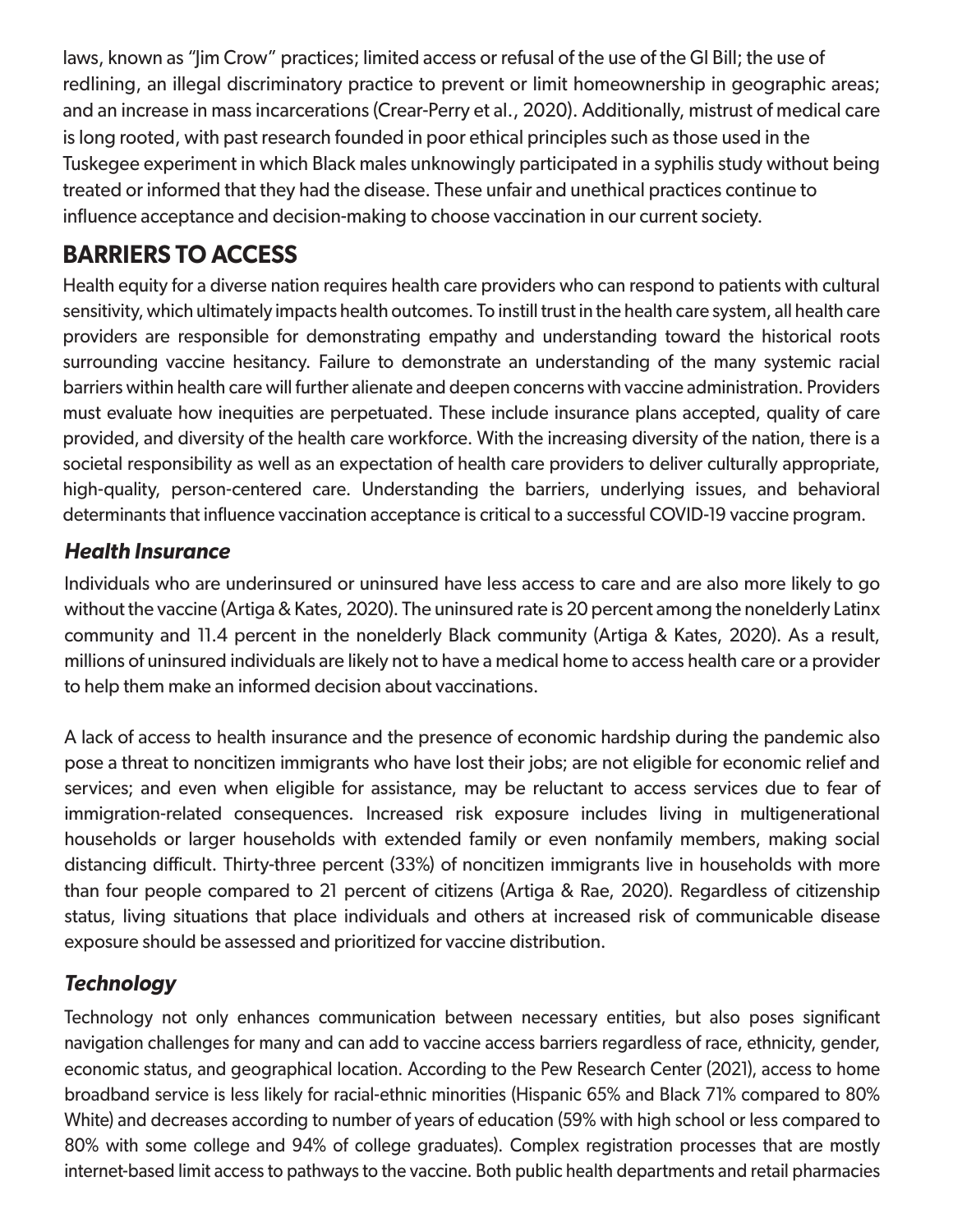have required online advance registration to become inoculated. Vaccination registration processes have been riddled with website issues, and time slots are quickly filled. Thus, online registration has created yet another bottleneck for older adults and people of color becoming inoculated. Bridging the technology divide with groups that have low health literacy levels is critical in providing information about any vaccine.

#### *Health Literacy*

Health literacy should be assessed and appropriate resources provided in a timely manner in people's predominant language to ensure individuals have the necessary tools to make health decisions. Contributing factors that may influence an individual's health literacy level include living in poverty, educational level, race/ethnicity, age, and disability (Sentell et al., 2021). Health care providers are responsible for providing intentional messaging and education about the COVID-19 vaccine to increase health literacy. The Kaiser Family Foundation (2021) found 43 percent of Americans reported receiving vaccine information from cable news, 41 percent from local news, and 31 percent from social media. The survey found those who received more vaccination information from the news were more enthusiastic about receiving the vaccine. Therefore, health care providers must provide strategic education in the modalities that reach diverse communities, including the utilization of social media platforms.

To expand health literacy approaches, dissemination of patient-centered, culturally inclusive information will support dispelling misinformation and reinforce vaccine confidence. Racial ethnic groups, and those who do not speak English as the predominant language, have some of the largest disparities in health literacy, with Latinx adults found to have the lowest average health literacy (Becerra et al., 2017). Thus, linguistically appropriate health information (in written, audio, and visual forms) and translators must be available for non-English speakers or people with disabilities. When providing education about vaccines, nurses should follow the established practice of using simple communication and confirming understanding of teaching.

# **PREPARING FOR THE FUTURE**

#### *Academic and Practice Partnerships*

The COVID-19 pandemic highlighted what has always been known: nurses play a pivotal role in care delivery. The pandemic illustrated how vital nurses are to every aspect of care delivery. Now nurses need to be acknowledged as significant revenue drivers on the business side of delivering health care. As trusted advocates, they drive value, decrease health care costs, and promote quality through preventive measures, such as the administration of vaccines, and thereby lower hospitalization rates. Academic and practice partnerships provide the opportunity to better prepare our workforce for the changing health care landscape. The need to invest in future nurses is evident to have an inclusive workforce and carry on the practice of mentoring the next generation. Historically, relational coordination between practice and academia has resulted in positively disruptive innovation, enabling care redesign in service to all, particularly the vulnerable and underserved. These partnerships are essential to bridging practice and education with a common agenda and a shared commitment, resulting in a powerful force for transformational change (McBride, 2020). Through harnessing shared vision and enthusiasm, innovation and excellence will be achieved.

The area where nursing most needs vision is in bringing nursing practice and nursing education back together in new ways to craft a common agenda that builds excellence (McBride, 2020). Clinical experiences in various acute, ambulatory, community, and home care settings provide experiential learning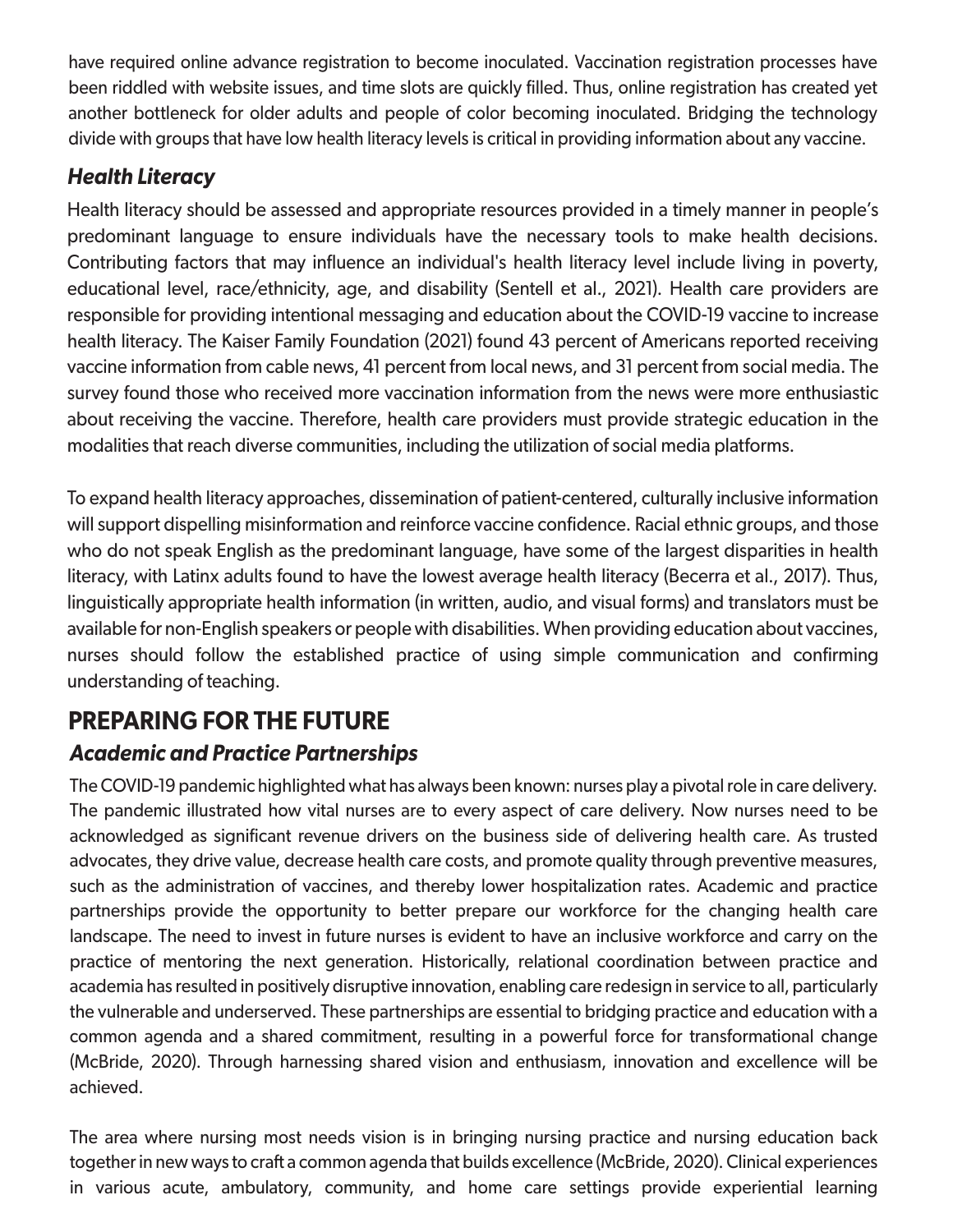opportunities for students to understand the interconnection among diversity, equity, and health outcomes. The clinical experience (either in person or through telementoring) provides clinicians and students, in partnership with one another, the opportunity to impact health. Administration of vaccines is one such example. Future endeavors will focus on new models of care, innovative technology, and public health approaches that affect societal factors of health.

#### *Public Policy Advocacy*

The nation and health care providers must prioritize health and racial equity. Nurses are leaders who have the direct experience, knowledge, and distinct position to create and promote innovative and sustainable models to improve our current health care system. Policymakers should collaborate with nursing organizations across the country to disseminate vaccine-confident messaging and work with ethnically/racially diverse nurse leaders specifically to formulate plans to effectively reach our most vulnerable populations, including ethnic people of color, and increase vaccine uptake. Policymakers should include nurses with different specialties, both clinical and academic, who work with diverse populations, especially underserved and vulnerable populations, in federal agencies and advisory boards. The direct, frontline perspective that nurses have related to public health closes the gap between policymakers and communities. Nurses must be involved whenever decisions are made that impact our profession and, more importantly, the health and well-being of the communities we serve.

#### *Community Engagement*

Building confidence and ultimately a culture of trust is essential (Cohn, 2020), as is building vaccine confidence through community engagement (American Psychological Association, 2020). Trusted community advocates, health-related groups, and nursing organizations such as the National Coalition of Ethnic Minority Nurse Associations (NCEMNA) play a pivotal role in reaching vulnerable, under-resourced communities. Faith-based organizations and other local trusted service providers create a venue to connect with Black and Brown communities (Sussman et al., 2020). Churches, beauty salons, and barbershops are also trusted entities in communities of color. Research data have suggested that churches and barbershops play an important role in improving the health status of individuals in the Black community. Community partnerships between schools of nursing and these traditional social and religious places of community interaction position nurse academics to create new models for health care delivery targeted at vaccine acceptance. These innovative strategies also foster trust among community members of color for institutions and health care systems.

Although diverse partnerships exist in certain geographical locations, a gap in these types of relationships may exist in areas such as rural communities or inner cities (Kahn et., 2020). According to Kahn et al., "all community partners must imbed ethics, equity, and cultural competence into their activities" (p. 168). Providers in the community serve an important role in extending themselves to people in communities. Kahn et al. (2020), state that traditional "public health partners exist, such as federally qualified health centers, hospitals, and pharmacies (including community pharmacies)." They note other entities that can serve as community partners in a vaccination campaign: community centers, schools, universities, Historically Black Colleges and Universities, the Hispanic Association of Colleges and Universities, Tribal Colleges and Universities, faith-based organizations (e.g., churches, synagogues, mosques, and temples), public safety organizations, philanthropic organizations, and employers. Increasing accessibility requires placing vaccination clinics at schools, workplaces" (p. 168-169). In addition, Kahn et al. mention nontraditional locations in the community including nail salons, barber shops, and hair salons.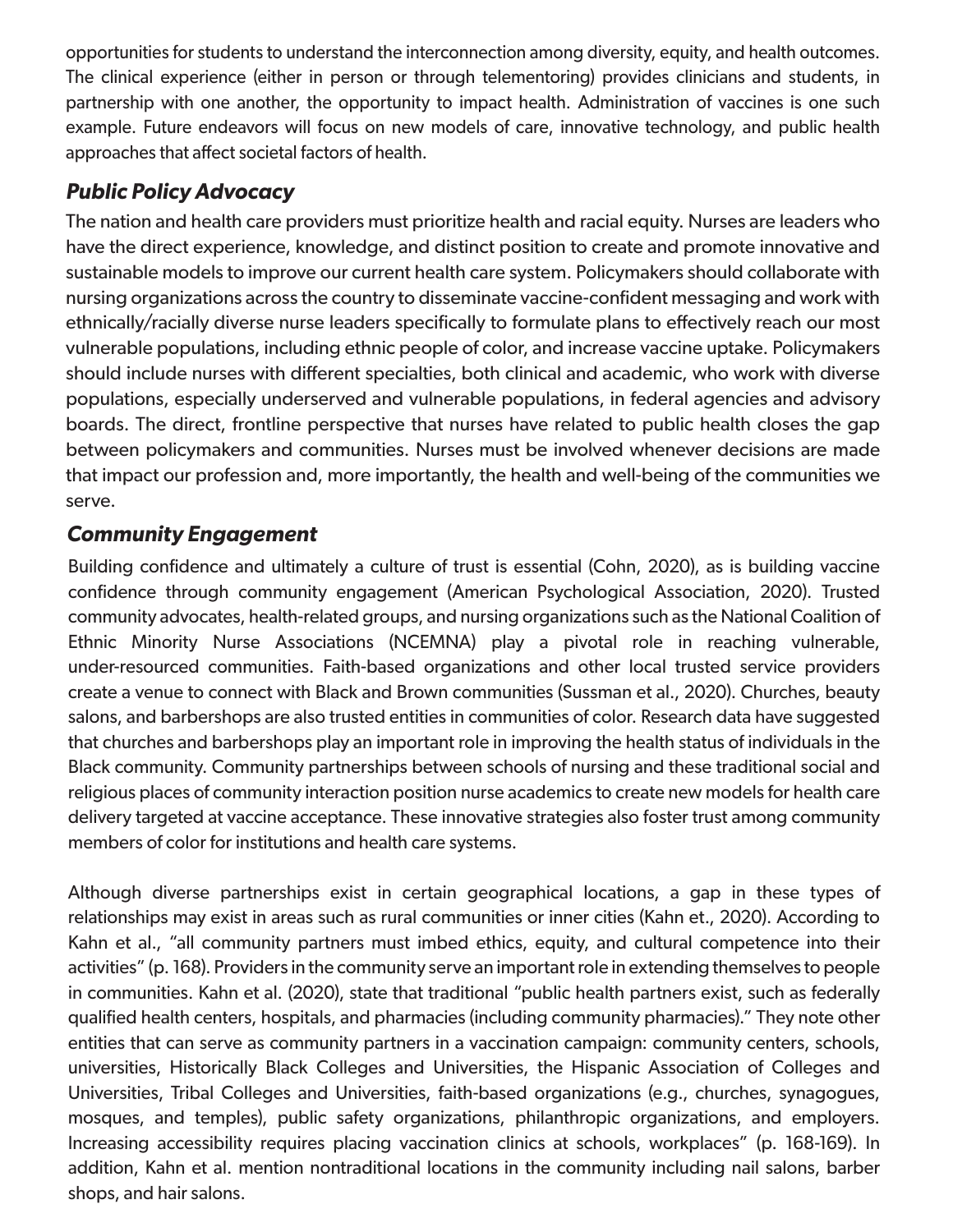New policy initiatives are required to increase pathways, addressing transportation and vaccine registration barriers as well as increasing essential services such as access to broadband within technology deserts. Educating individuals, with trusted representatives of the community and providing information and case study reports, helps build confidence in the health care system and public acceptance. Lower socioeconomic status, lower educational levels, limited or no health insurance, and mistrust in health care providers are barriers for vaccine acceptance (Reiter et al., 2020). Health care providers' recommendations for the COVID-19 vaccine have a significant association with vaccine acceptance.

#### *Rebuilding the Public Health Infrastructure*

The COVID-19 pandemic taught us many lessons about gaps in the public health infrastructure. According to Bailey (2021), as we assess lessons learned, careful consideration should be given "to the overall capacity of our nation's public health system – the federal, state, local, tribal and territorial health agencies that work to protect and promote the health of all communities" (p. 1).

Furthermore, the "pandemic has demonstrated repeatedly the need for increased federal, state, and local funding to modernize our nation's public health system. Public health infrastructure enables every level of government to prevent disease, promote health, and prepare for and respond to both emergency situations and ongoing challenges" (Bailey, 2021, p. 1). Brownson et al., 2020 identified three key ingredients required to rebuild the public health infrastructure: 1) leadership and political will, 2) how we categorize and address population-level risk to have a better calculus for allocating resources, and 3) examination and reinvention of core public health systems including the public health workforce. Proactive strategic planning is critical to be prepared for future pandemics and disasters as well as challenging ongoing public health problems.

# **RECOMMENDATIONS:**

#### A. Strategic Initiatives for the National League for Nursing

The National League for Nursing will use a strategic systems approach to implement this NLN Vision Statement, "*The Equitable Determinants of Access to Vaccine Distribution and Vaccinations for All*" by:

**1**. Facilitating the application of nursing science to improve nursing education and practice that promotes health equity and social justice among diverse populations.

**2**. Providing institutional and faculty resources to promote the implementation and replication of best practices for vaccine and vaccination distribution among populations at risk.

**3**. Disseminating research findings, inclusive of culturally relevant teaching-learning modalities, to address changing population health needs.

**4**. Using technology to promote curricula, educational strategies, and nursing practice competencies that prepare members to collaborate with inter- and intradisciplinary teams and committees to design and help shape policies, procedures, and initiatives consistent with NLN core values in response to community needs.

**5**. Supporting legislation that increases the availability and access to vaccines and their appropriate distribution.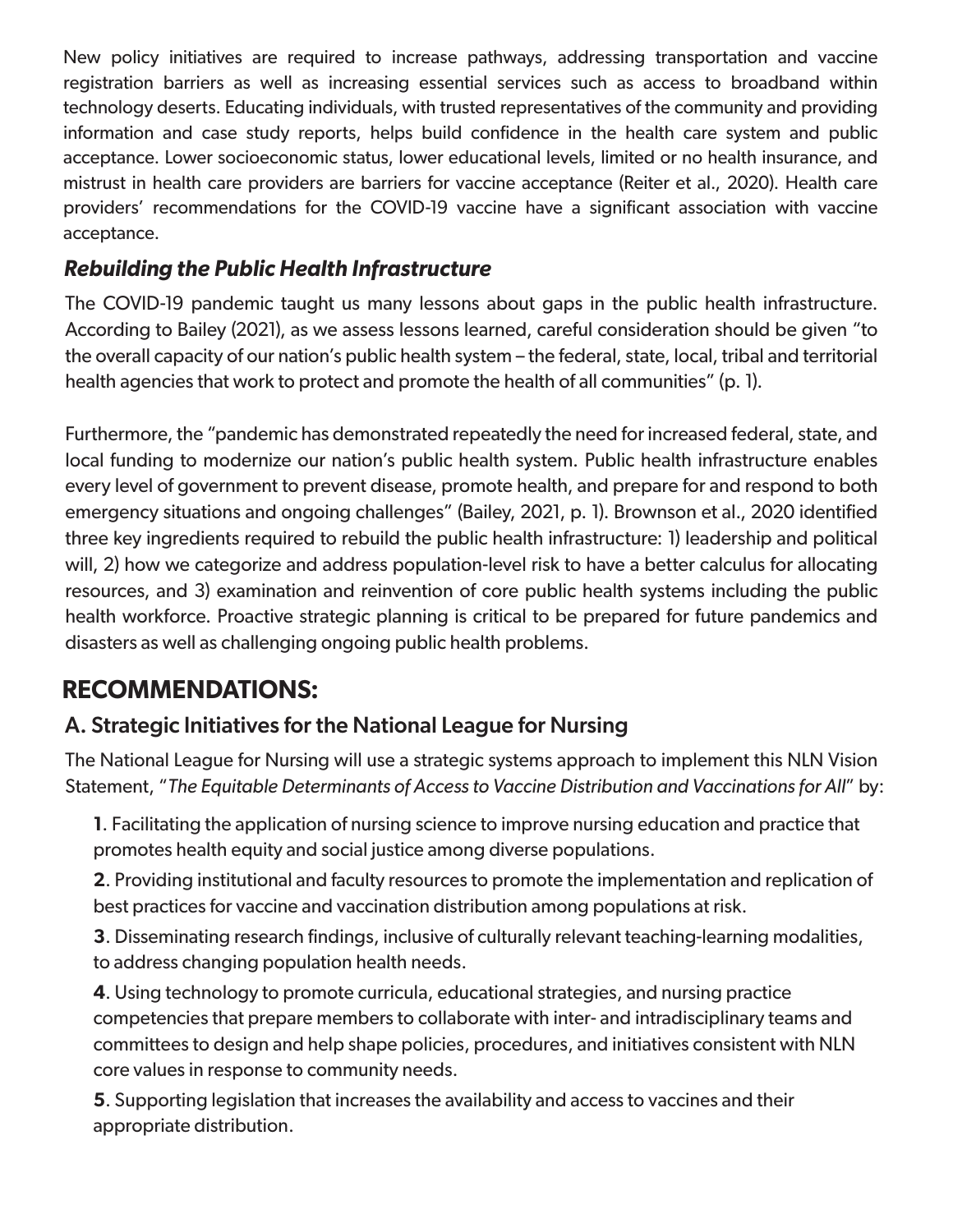#### B. Strategic Initiative for Dean and Directors

Support faculty and student research and evidence-based education and practice approaches that promote effective and equitable distribution of vaccines and vaccine administration by:

**1**. Co-creating, strengthening, and monitoring sustained partnerships with community agencies, health systems and services, and industry to implement evidence-based strategies on how to effectively deliver nursing care to individuals, communities, and populations at risk during and following the COVID-19 pandemic.

**2**. Establishing and maintaining communication and accountability pathways with key stakeholders (e.g., politicians, business leaders, religious leaders, ethicists, agency staff, patients, and families) about the critical need for funding in support of the science of nursing education to build a strong and diverse nursing workforce to advance the health of the nation and the global community.

**3**. Conducting continuous quality community assessments of populations served and creating action plans to partner with grassroots and community organizations.

**4**. Forming coalitions and advisory groups with clinical partners, community agencies,

ethicists, and organizations to address social determinants of health and health care.

**5**. Providing support to under-resourced communities by developing and providing

technology education programs/workshops in collaboration with community partners.

**6**. Providing faculty development in the areas of prevention, management, transformational leadership, and collaboration with the community before and during times of crises.

**7**. Incorporating implicit bias and antiracist training into the culture of schools of nursing and in leadership and faculty development offerings.

#### C. Strategic Initiative for Faculty

Explore opportunities to systematically apply clinical, operational, and scientific expertise to generate new knowledge and promote the implementation of evidence-based strategies to aid the equitable distribution of vaccines and vaccinations by:

**1**. Implementing the National League for Nursing's evidence-based approaches to teaching and competency-based learning outcomes determined by social determinants of health and health services.

**2**. Providing opportunities for students to assess and implement strategies to improve the ethical distribution of vaccines and vaccination acceptance.

**3**. Incorporating health policy and advocacy strategies into the curriculum that are aligned with the NLN's Mission and Core Values and the American Nurses Association's Code of Ethics.

**4**. Integrating antiracist, culturally appropriate care, cultural sensitivity, and implicit bias education throughout the nursing curriculum.

**5**. Providing research priorities focused on nursing leadership, disaster or pandemic preparedness, and resilience to build capacity and moral courage in the nursing workforce (Pereira et al., 2020; Rosa et al., 2020).

**6**. Designing and implementing learning strategies and competency outcomes that prepare students to care for individuals, communities, and populations at risk of suffering from the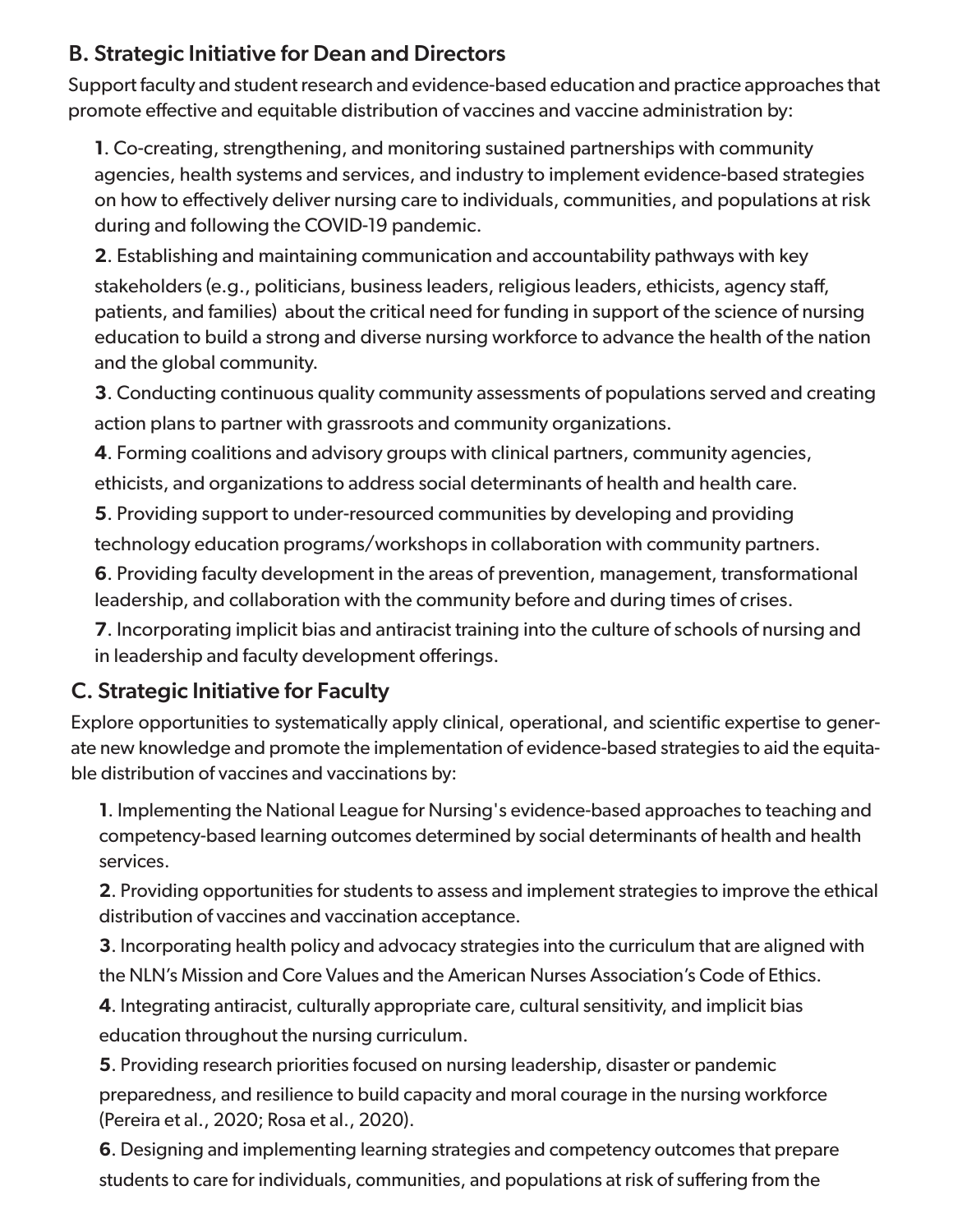immediate and long-term effects of pandemics and other social viruses.

**7**. Developing educational curricula that prepare nursing students for public health crises with a necessary focus on their own well-being.

**8**. Continuing to build and actively engage in clinical and academic partnerships to support nurses in advancing their degrees in nursing education, practice, leadership, and research.

**9**. Serving as mentors and role models for working with diversity and inclusion during and after the pandemic.

#### D. Strategic Initiative for Policy Makers

Participate in the formulation of legislative initiatives with requisite funding and a database that is sufficiently robust to ensure the equitable distribution and administration of vaccines and continuing care for those suffering from the COVID-19 virus and other new and emerging diseases by:

**1**. Providing appropriate funding to federal, state, and local agencies for strategic proactive planning for vaccine distribution and vaccine administration.

**2**. Advocating and supporting legislation and funding efforts that expand accurate and consistent data collection and tracking.

**3**. Appointing ethicists and nurses on appropriate advisory groups and boards.

**4**. Advocating for funding for the Centers for Disease Control and Prevention.

**5**. Participating in the review and the establishment of local, state, and federal standards for distribution of vaccines and other health services among communities and populations at risk.

#### E. Strategic Initiative for Nursing in Our World

Nurses, as formative leaders, have the direct, frontline perspectives and experience, knowledge, and distinct position to create and advocate for innovative and sustainable models to improve global health systems built on the NLN Core Values of caring, integrity, diversity, and excellence by:

**1**. Designing and implementing programs, resources, and services that respond to ethical and clinical decision-making and the immediate long-term effects of the COVID-19 pandemic on health care professionals and first responders.

**2**. Providing guidance in establishing dissemination strategies that focus on equitable accessibility and geographic location.

**3**. Developing strategies to build trust through sustained education, competencies in clinical practice, critical thinking, and communication.

**4**. Seeking appointments to legislative committees that influence the development of health policies and global activity.

**5**. Participating in local, state, and professional organizations that influence health care policy to support equity and diversity in the health care system.

**6**. Enhancing telehealth education and remote learning to expand telehealth services among all persons, families, communities, and diverse populations.

**7**. Assuring nurse fitness and wellness through employer incentive programs to support nurses in pursuit of advanced degrees in nursing.

**8**. Providing guidance to establish dissemination strategies that focus on equitable accessibility and reaching all urban, underserved, and remote geographical locations.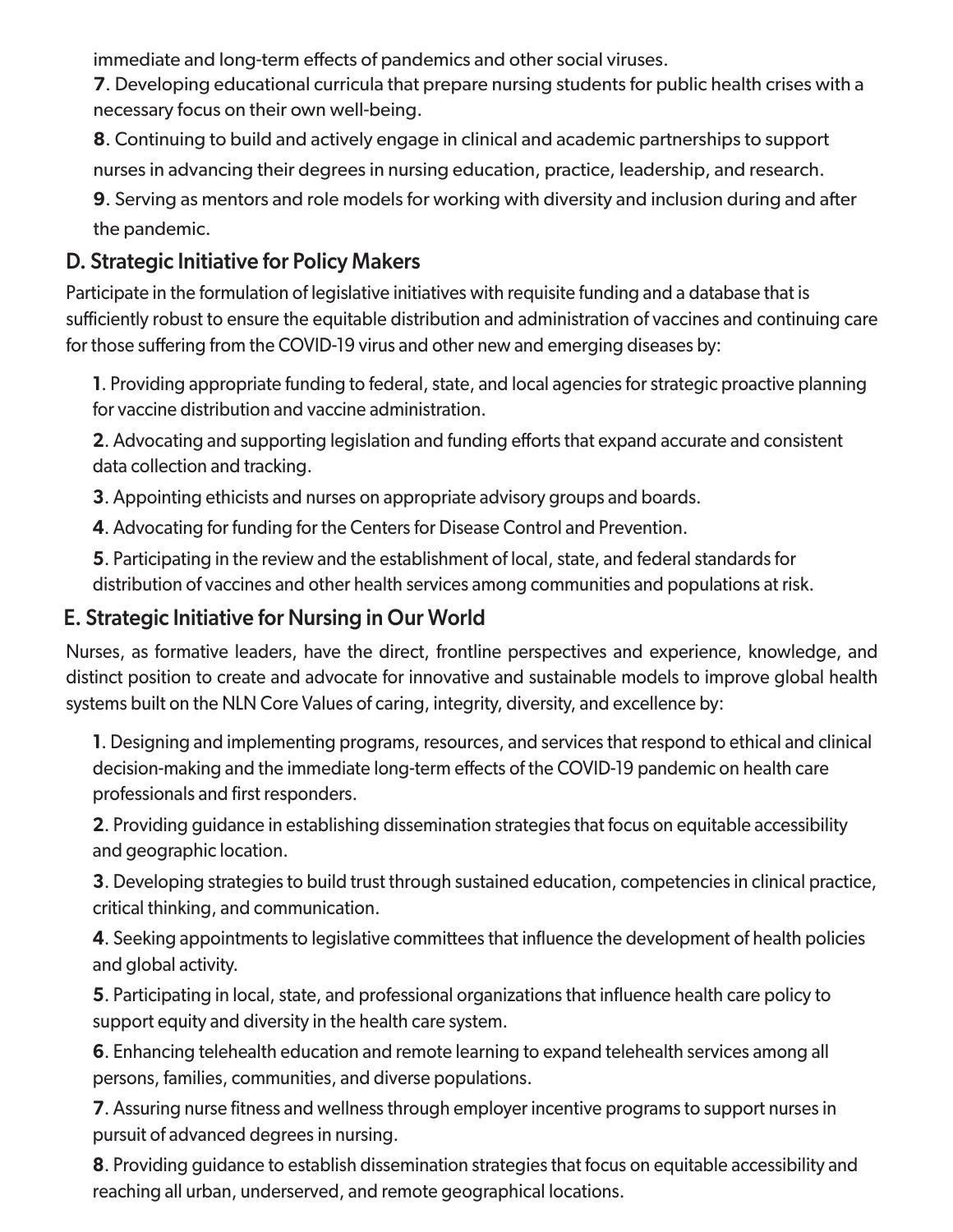# **CONCLUSION**

As the U.S. has embarked upon one of the largest public health initiatives in history during 2020-2021, we must assure that no person, group, or community be left behind regardless of age, color, creed, diversity, gender, ethnicity, health status, disability, financial need, undocumented citizenship, immigrant status, and geographical location. The NLN tenaciously embraces the moral responsibility for assuring human dignity, protecting freedom of choice, and promoting human flourishing in caring for all persons. Therefore, this Vision Statement outlines the barriers to vaccine distribution and provides guidance and recommendations for the nursing profession, the NLN, health care providers, public health officials, and policymakers.

In a preferred future, which is how many define the term vision, a procedural justice and equity lens should be used in all aspects of our lives including vaccine administration. Equitable access should be integrated in the design discovery process related to the delivery of care. An individual's inability to access care will lead to further increase in disparities, chronic diseases, and an overall increase in health care costs. Intrinsic biases and behavioral habits inhibit innovation, the respect and incorporation of insights about human behavior, and protect unspoken assumptions about what will or will not work. We, as members of humanity, can and must do better.

The safety of vaccines and their importance in preventing communicable diseases must be effectively communicated and the messaging must address the diversity of the US population. Culturally sensitive communication must consider the contextual history of past incidents that fostered mistrust. Effective education includes a plethora of methods to address language barriers, hearing and vision disabilities, individuals who cannot read, and those with no access to a computer. All of this must be done with the goal of dispelling misinformation and reinforcing vaccine confidence.

Access to the vaccine presents many challenges, and numerous strategies are needed to ensure equal and timely access for vulnerable, disadvantaged populations as well as those in medically underserved areas. Special attention should be given to bringing the vaccine to individuals in remote areas; individuals who are disabled, homebound, do not own a car, or have limited or no access to public transportation; and individuals who live in provider shortage areas and/or have no access to a pharmacy.

Community engagement is essential. People must work together to support the vaccine initiative. Messaging, educational materials, and distribution plans should be reviewed by individual communities and multi-cultural groups to ensure they address the needs of the community and eliminate any inherent bias or systemic racism.

Nurses play a vital leadership role in this process. They are the surveillance and delivery system for patients in the health care system. Nurses are needed to advocate for vaccine acceptance and assist in developing plans for the distribution of vaccines. The direct, frontline perspectives that nurses bring close the gap between policymakers and communities. Nurses have long addressed the social determinants of health and will be cognizant of how to disseminate educational materials and bring the vaccine into the communities they serve.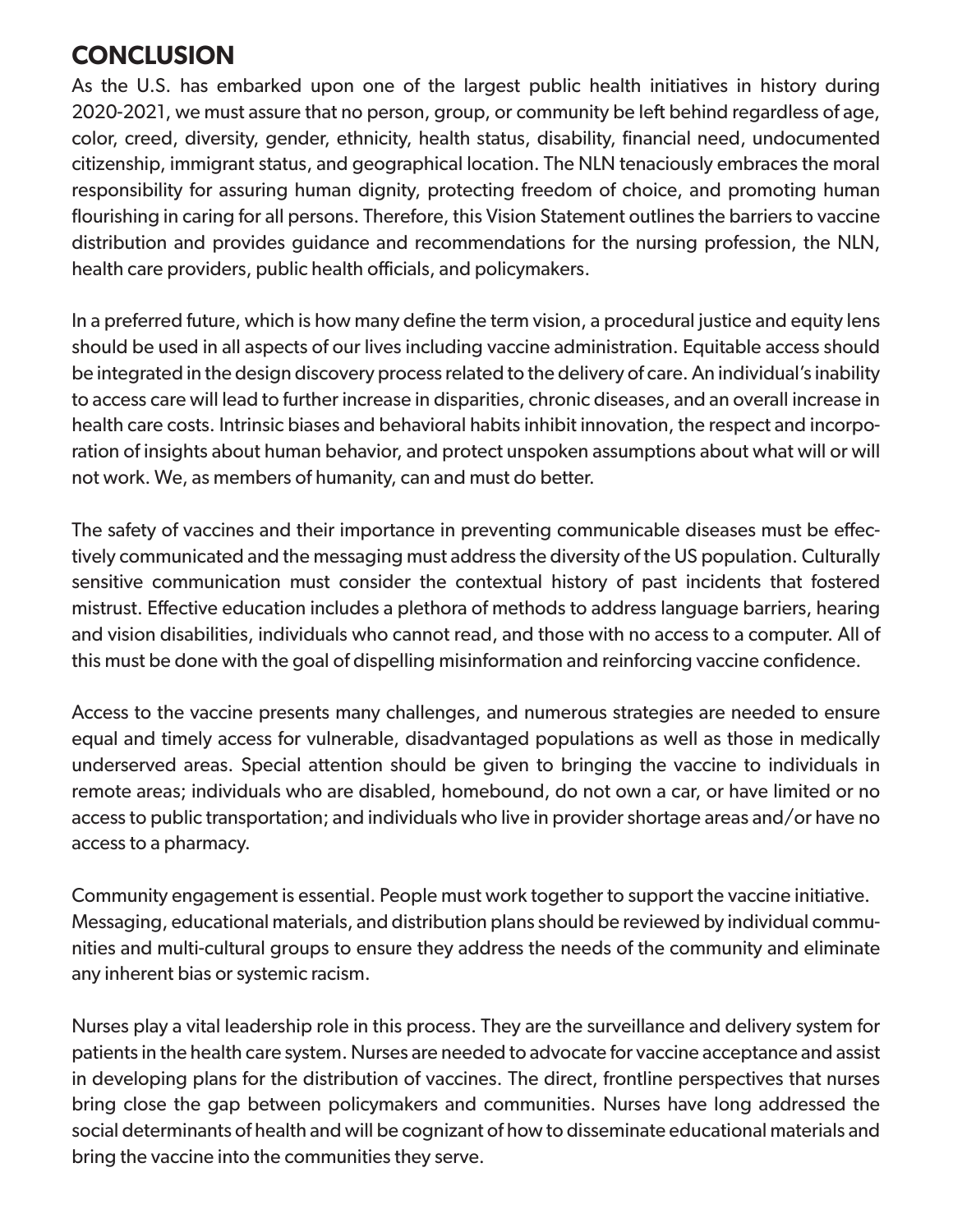By working together, addressing the determinants of equitable vaccine distribution, and maximizing the number of people receiving the vaccine, our nation will not only overcome COVID-19, but also will turn one of our country's darkest moments into one of its greatest achievements.

The work and leadership of nursing does not end with the COVID-19 pandemic. The pandemic has highlighted nurses' contributions to the delivery of health care and, to a lesser extent, the influence of nursing science, which must be given equal attention. In the early months of the COVID-19 pandemic, the scientific community's research agenda was principally focused on disease detection, surveillance, vaccine development, and fundamental mitigation strategies. However, to enhance the effectiveness of nursing and the public health response, nurses must continue with the science of nursing education, epidemiological investigations, vaccinology research, and exploration into phenomena that have been shown to influence our nation's health during the COVID-19 pandemic. In this way, we will be prepared for fortifying the day-to-day issues of healthy living as well as future health care crises.

# **REFERENCES**

American Psychological Association. (2020). Building vaccine confidence through community engagement, 1-5 2020:1-5. Retrieved from https://www.apa.org/topics/covid-19/equity-resources/building-vaccine-confidence.pdf.

Artiga, S., & Kates, N. (2020, December 3). *Addressing racial equity in vaccine distribution. Kaiser Family Foundation*. https://www.kff.org/racial-equity-and-health-policy/issue-brief/addressing-racial-equity-vaccine-distribution/

Artiga, S., & Rae, M. (2020, August 18). Health and financial risks for noncitizen immigrants due to the COVID-19 pandemic. Kaiser Family Foundation. https://www.kff.org/racial-equity-and-health-policy/issue-brief/health-financial-risks-noncitizen-immigrants-covid-19-pandemic/

Bailey, S. R. (2021). *Pandemic exposes dire need to rebuild public health infrastructure*. American Medical Association. https:www.ama-assn.org/about/leadership/pandemic-exposes-dire-need-rebuild-public-health-infrastructure

Becerra, B.J., Arias, D., & Becerra, M.B. (2017). Low health literacy among immigrant Hispanics. *Journal of Racial and Ethnic Health Disparities*, 4(2), 480-483. https://doi.org/10.1007/s40615-016-0249-5

Brownson, R. C., Burke, T. A., Colditz, G. A., & Samet, J. M. (2020). Reimagining public health in the aftermath of a pandemic. American Journal of Public Health, 10(11). https://ajph.aphapublications.org/doi/full/10.2105/AJPH.2020.305861

Centers for Diseae Control and Prevention (2021). COVID-19 data tracker. https://covid.cdc.gov/ covid-data-tracker/#datatracker-home

Cohn AC. Vaccinate with confidence for COVID-19 vaccines. 2020. Retrieved from https://www.cdc.gov/vaccines/covid-19/vaccinate-with-confidence.html

Crear-Perry, J., Correa-de-Araujo, R., Lewis Johnson, T., McLemore, M., Neilson, E., & Wallace, M. (2020). Social and structural determinants of health inequities in maternal health. *Journal of Women's Health*, 30(2), 230-235.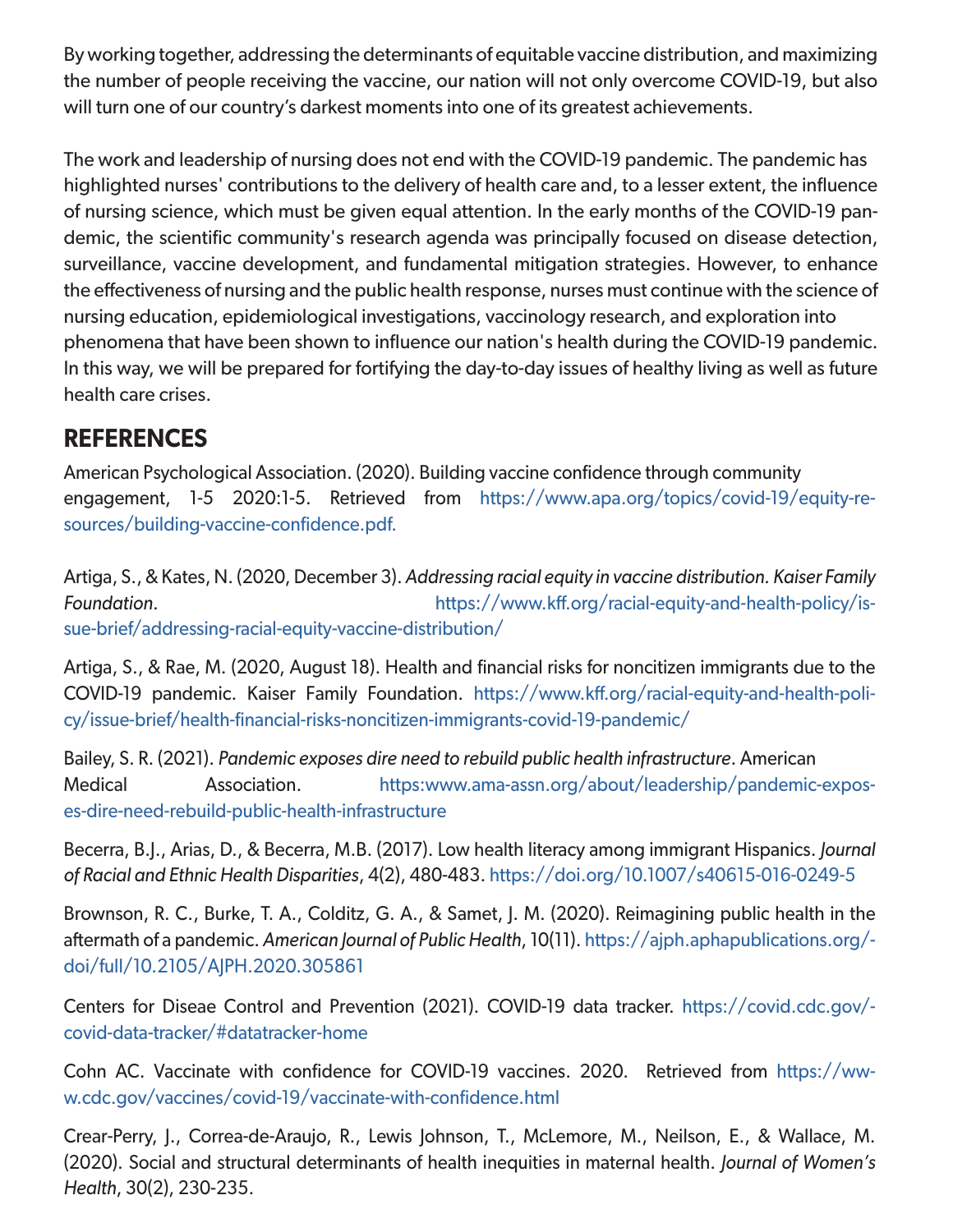File T., & Mohanty, A. Around half of unvaccinated Americans indicate they will "definitely" receive the COVID-19 vaccine. US Census Bureau. https://www.census.gov/library/stories/2021/01/around-half-of-unvaccinated-americans-indicate-they-will-definitely-get-covid-19-vaccin e.html

Hanel, L., Kirzinger, A., Lope, L., Kearney, A., Sparks, G., & Brodie, M. (2021, January 22). KFF COVID-19 Vaccine Monitor: January 2021. *Kaiser Family Foundation*. https://www.kff.org/report-section/kff-covid-19-vaccine-monitor-january-2021-sources-of-information

Healthy People 2030. US Department of Health and Human Services, Office of Disease Prevention and Health Promotion. (n.d.). *Social determinants of health*. https://health.gov/healthypeople/objectives-and-data/social-determinants-health

Kahn, B. Brown, L., Foege, W., & Gayle, H. (Eds.). (2020). Framework for equitable allocation of COVID-19 vaccine. National Academies Press (US).

McBride, A. B. (2020). *The growth and development of nurse leaders*. Springer Publishing.

Pereira, E. J., de Silva Felix, A. M., Nichiata, L. Y. I., & Padovez, M. C. What is the nursing research agenda for the COVID-19 pandemic? *Journal of School of Nursing, University of Sao Paolo*. https://www.scielo.br/pdf/reeusp/v54/en\_1980-220X-reeusp-54-e03661.pdf

Pew Research Center. (2021, April 7). *Internet/Broadband Fact Sheet*. https://www.pewresearch.org/internet/fact-sheet/inter net-broadband/?menuItem=b59d5c71-53f5-4023-9955-78a8bacc4e56

Reiter, P. L., Pennell, M. L., & Katz, M. L. (2020). Acceptability of a COVID-19 vaccine among adults in the United States: How many people would get vaccinated? Vaccine, 38(42), 6500-6507. doi: doi.org/10.1016/j.vaccine. 2020.08.043.

Schlak, A., & Rushton, C. (2020). A budget blueprint for leadership during COVID-19. *Nursing Management*, 51(8), 28-34.

Sentell, T., Foss-Durant, A., Patil, U., Taira, D., Paasche-Orlow, M. K., & Trinacty, C. M. (2021). Organizational health literacy: Opportunities for patient-centered care in the wake of COVID-19. Quality Management in Health Care, 30(1), 49.

Sussman | .B. & Heisler M. (2018). Of barbershops and churches: Can community-based interventions improve cardiovascular risk in high-risk patients? Am Heart Assoc., 11(10). https://doi.org/10.1161/- CIRCOUTCOMES.118.005149.

Worldometer. (2021, April 26). *United States coronavirus cases*. https://www.worldometers.info/coronavirus/country/us/